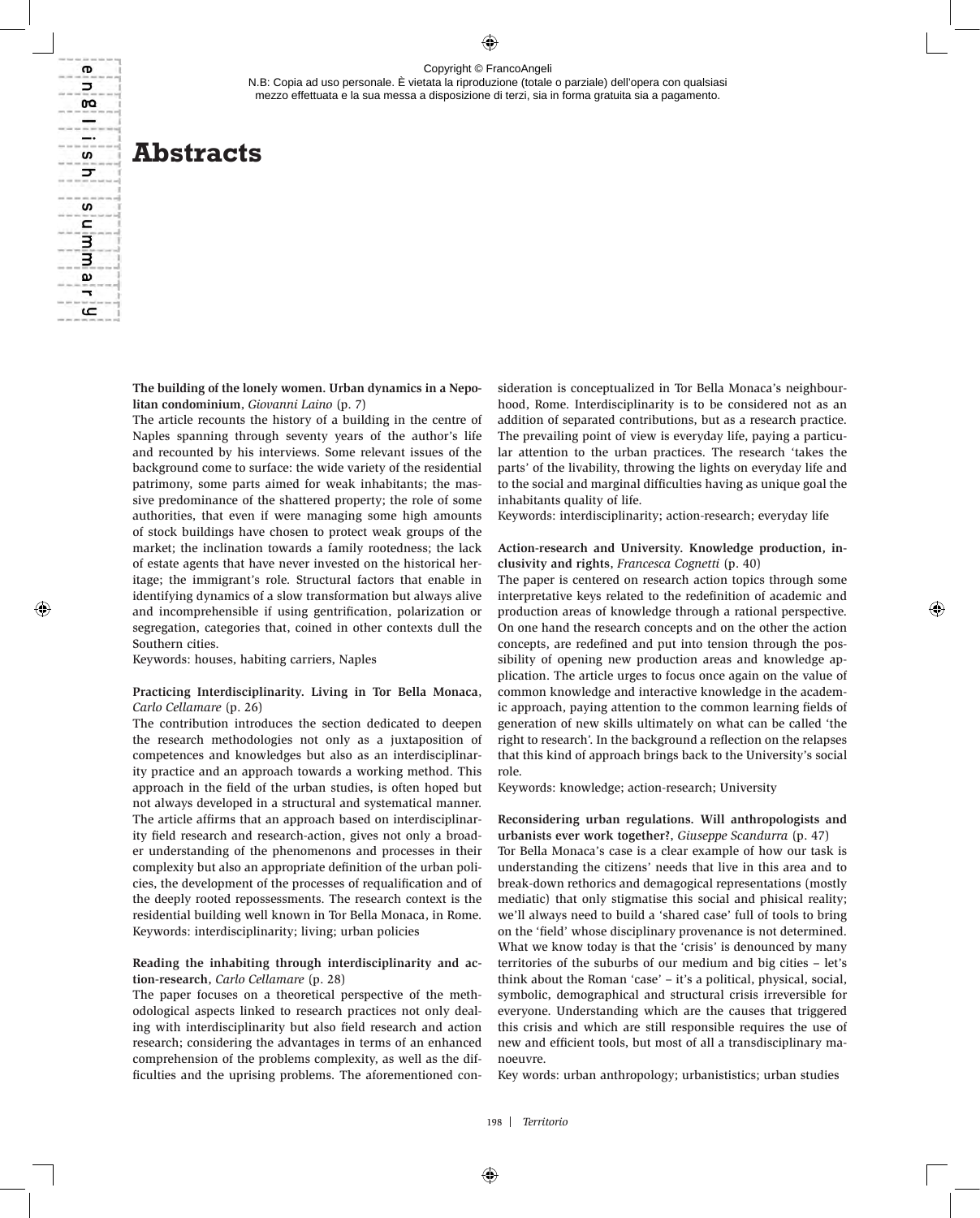## **Tor Bella Monaca and the big dimension: scenarios of maintenance and regeneration erp**, *Lorenzo Diana, Marco Gissara, Edoardo Currà, Carlo Cecere* (p. 53)

In the researches dealing with 'Living in Tor Bella Monaca' the 'Patrimony Construction' working group has set as a goal the investigation of the consequences that the approach to the public city of the 70's and the 80's in Rome, has had on the typological characteristics of the building. The attempt has been highlighting the needs of a season (important and massive) that has contributed to overturn the canonical model of public living and infrastructuring the roman suburb. The attention focused on how the typological and constructive repetitiveness of the construction industry has been realized and the details of the realizations in the construction industry. Through a typologic-environmental and technologic-constructive analysis of two specific TBM M4 and R5 compartments, an attempt has been made in order to highlight the main criticalities suggesting possible regeneration scenarios.

Keywords: public residential construction, urban regeneration, big dimension

## **Inhabiting geographies in Tor Bella Monaca: a cross section on the living request and the meaning of the public house nowadays**, *Elena Maranghi* (p. 63)

The results of the work 'Housing policies: access methods to the house and management of the patrimony construction' research are here illustrated. Privileging a reconstruction of the housing profiles through qualitative methodologies, the research has focused on which geographies of access and permanence have been produced and stratified during the span of time in the neighbourhood, with the goal of deconstructing some homogeneous categories (ex: the residential occupations) reasoning instead on the meaning held today by ERP and from the concept of public house in the living paths. Such reading can lay the necessary foundations for essential conceptualization regarding the modality management of the ERP areas and the revaluation of their role inside our cities.

Keywords: public construction; residential occupations; public house

## **Suburbs and ordinary life: space practices in Tor Bella Monaca**, *Pierluigi Cervelli* (p. 69)

The article's goal is to focus on the topic of everyday living in a big neighborhood such as Tor Bella Monaca, in the city of Rome. The survey is centered on space practices as well as everyday life through the analysis of data emerged from some qualitative interviews with inhabitants and social operators in the neighborhood besides other observations. The results proposed aim in highlighting the difficulties encountered by living in public areas given the degradation that characterizes them in addition to the vast amount of criminality, for this reason the measures of spontaneous caring of the public areas are a form of autoproduction that need to be enhanced being in such way complementary to the institution's actions.

Keywords: urban suburb; public space; practices

**Public spaces in Tor Bella Monaca. Some methodological reflections**, *Giovanni Attili and Stefano Portelli* (p. 77) By observing the use of the public spaces in Tor Bella Monaca

we can easily understand how the concept of public must be reconsidered in particular concerning neighborhoods of public construction: the practices of individual multiplicity are the ones that render the space public, independently from the intentionality of its planning. During the workshop three identified socio-spatial dynamics have been analyzed: a) the 'recollection' from the planned public spaces; b) taking charge of some proximity areas, that can lead to forms of appropriation; c) the constant negotiation and dispute concerning the use of the areas that daily informs concerning the neighborhood's life. By deciphering these dynamics, their historical roots an analysis can be carried out regarding the manners of requalifications and intervention on the area.

Key words: public area; practices; public construction

## **Planning rediscovering and local resources**, *Barbara Pizzo and Francesco Montillo* (p. 85)

This contribution deals with the first results of a research activity dedicated in collectively rediscovering the resources and the local planning, this 'research-action' activity is still in progress. One of the main objectives of 'Abitare Tor Bella Monaca' and the main goal of the group 'Planning and latent resources' focuses mainly on helping the citizens in finding local resources tangible and intangible, usually ignored or underestimated. This recognition activity, has been interpreted as a first step towards a reconstruction of sense of community that was lost, this can be rediscovered through a common history and responsibility for the present and the neighborhood's future. Keywords: local planning; relational and spatial resources; build-

ing of a community

## **Innovating the living policies in a city of owners**, *Massimo Bricocoli, Stefania Sabatinelli, Paola Savoldi* (p. 93)

The articles introduced, compose a monographic service that reestablishes the outcomes of a research aimed for the production of a main document for the living policies in San Donato Milanese. A sequence of research operations conform to the request offer and living policies, has created a working path that has seen a strong integration between the University research group and the employees of the municipal administration, with the goal of finding innovative tools and approaches able to render efficient the public action in the management of the living issues.

Keywords: living policies; San Donato Milanese; local administration

**The living demand beyond the needs**, *Stefania Sabatinelli* (p. 98) The deep economical and socio-demographical changements linked to the passage to the post-fordism, create difficulty in understanding the demand and the need in the living sector. Demand and need are less standardised than the past, more unstable during the cycle of life and subject to abrupt changes in relation to the economical changes of the working and of the estate market. In such a framework the manner of estimating the 'living need' becomes less useful. The article explores the various meanings that demand and request acquire regarding to the big diversification and variability of conditions, lifestyles and how such improvements question the living and social policies, challenging them on an activation, integration and in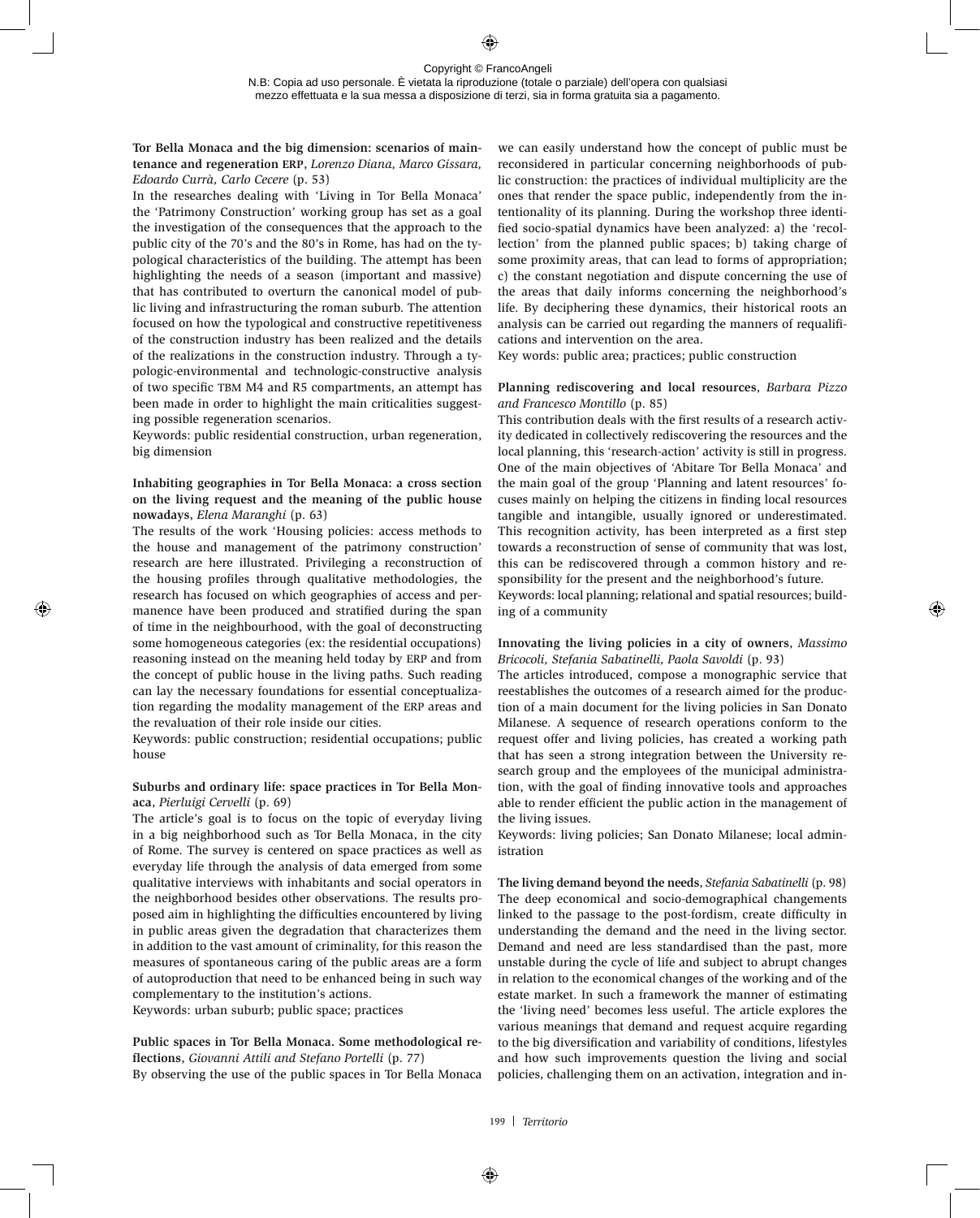N.B: Copia ad uso personale. È vietata la riproduzione (totale o parziale) dell'opera con qualsiasi mezzo effettuata e la sua messa a disposizione di terzi, sia in forma gratuita sia a pagamento.

novation territory of the various local welfare sectors and of the tools in the field.

Keywords: living demand; living necessity; living need

**The living offer: manufacts, actors**, projects, *Paola Savoldi* (p. 104)

Recreating an updated picture of the living offer is necessary in the creation of efficient policies of the house. The living stock public or private, represents the capital to start from, in order to figure out new organization, regulation forms and management of the living solutions. The framework of actors that operate in the field of the inhabiting offer has extended to operators that manage some segments in social vocation. Often neither urban plans nor technical data on properties take into account the profile of the living offer. The article describes the specific structural conditions that characterise the patrimony of residential construction in San Donato Milanese and outlines the overall of projects and policies that give the access to the habitation.

Keywords: habitation offer; local regulation; home policies

# **Living practices and usage of the house**, *Massimo Bricocoli* (p. 111)

Exploring and returning tangible ways where people and families have organized a proper living solution have collocated in the property market of the location and in the public patrimony environment is fundamental to explore links and twines between policy and agency. Twenty interviews, based on living practices have helped to further understand choices and options expressed in matters of accommodations, decision factors, criticalities and controversies that stand out, and the representation that the inhabitants offer by living in San Donato. Narrations and prime examples have been fundamental to ground political plans to the concreteness of the changing processes as well as the needs redefinition that aren't documented by available data or census data.

Keywords: living policies; living practices; demographical changement

## **A policy for a bigger house. A parallel interview**, *Chiara Fraticelli and Andrea Scaleggi* (p. 122)

The parallel interview to the manager of the technical sector and to the manager of the municipality administration of San Donato Milanese, proposes a reflection on the connections between the urban and social plannings regarding norms and procedures that tend to reproduce the separation. The case of the Plan of the Services and The Plan of the Zone: important tools in the respective fields of action in urban and social environment is emblematic of this failed integration. Moving from a collective and interactive living demand through tangible cases and from occasions of combined experimentation can produce more efficiency and innovation.

Keywords: social services; local government; urbanistic

**Observing closely, looking far ahead. For a plan on political living**, *Massimo Bricocoli, Stefania Sabatinelli, Paola Savoldi* (p. 128) By observing closely San Donato's context local issues that renew the sectors call into question the traditional notion of necessity, inviting to a recognizement of the needs and revealing practices that show radicalism and the manner of some possible solutions of certain problems. A brief description, empirically and critically built, has allowed identifying a set of themes where the public and inhabiting policies are urged to undertake. The calls to action are expressed in the Main Document for the inhabiting policies concerning also a vast debate with the regional, municipal and national areas.

Keywords: house policies; social policies; San Donato Milanese

## **House policies in San Donato Milanese. A comment to the main document**, *Marisol Garcia* (p. 141)

The article gives an external point of view to the working group and on the research track shown in the service. The author retraces goals, questions, methodologies and planning of the research built around three dimensions: offer demand and inhabiting practices. She underlines the choice of flanking to the institutional and statistic sources, qualitative efforts that allow understanding the various degrees of diversification, variability and complexity of people and families' paths that put into tension the actual institutional answers. Furthermore it is highlighted the passage from the analysis of exemplifying cases, identification of emerging themes and the formulation of orientation for the innovation of the public action. She underlines elements of coherence with other South European contexts, important reflections for further working developments and the debates intended in being promoted.

Keywords: policy innovation; living need; house policies

## **England's Turn to Localism and Planning at a 'Neighborhood Scale'**, *Nick Gallent* (p. 148)

The article examines the 'localization' responsibilities of territorial planning in England and the evolution of a new level of scale community planning the so called 'Neighborhood planning' (NP), showing that the path of 'localism' where NP is collocated has evolved in some local government reforms promulgated during the years of the labourist government (1997-2010) and that also the NP is, in many ways, a logic extension of local experiences in terms of evaluation and planning of the community mainly in the rural areas. The article retraces the development of the neighborhood planning in its actual form inside the regulatory framework before examining briefly its potential in granting interventions and solving conflicts in the local planning.

Keywords: planning; neighbourhood; England

## **The use of** *open source* **softwares in the process of planning participation**, *Enzo Falco* (p. 159)

Starting from sharing the needs of including the citizens inside formation processes of the public choices, the article tries to present the use of open source software in order to facilitate the inclusion. After a theoretic discussion of the e-planning and e-participation, some software of collaborative mapping and Public Participation gis have been presented, blogs, social media, supporting systems to decisions and analysis, spatial simulation that meet the necessities of being integrated in a process plan structured in the following phases: perception of the problem and necessity of an action, formulation and discussion of the alternatives; choice.

Keywords: public participation; community planning; e-planning